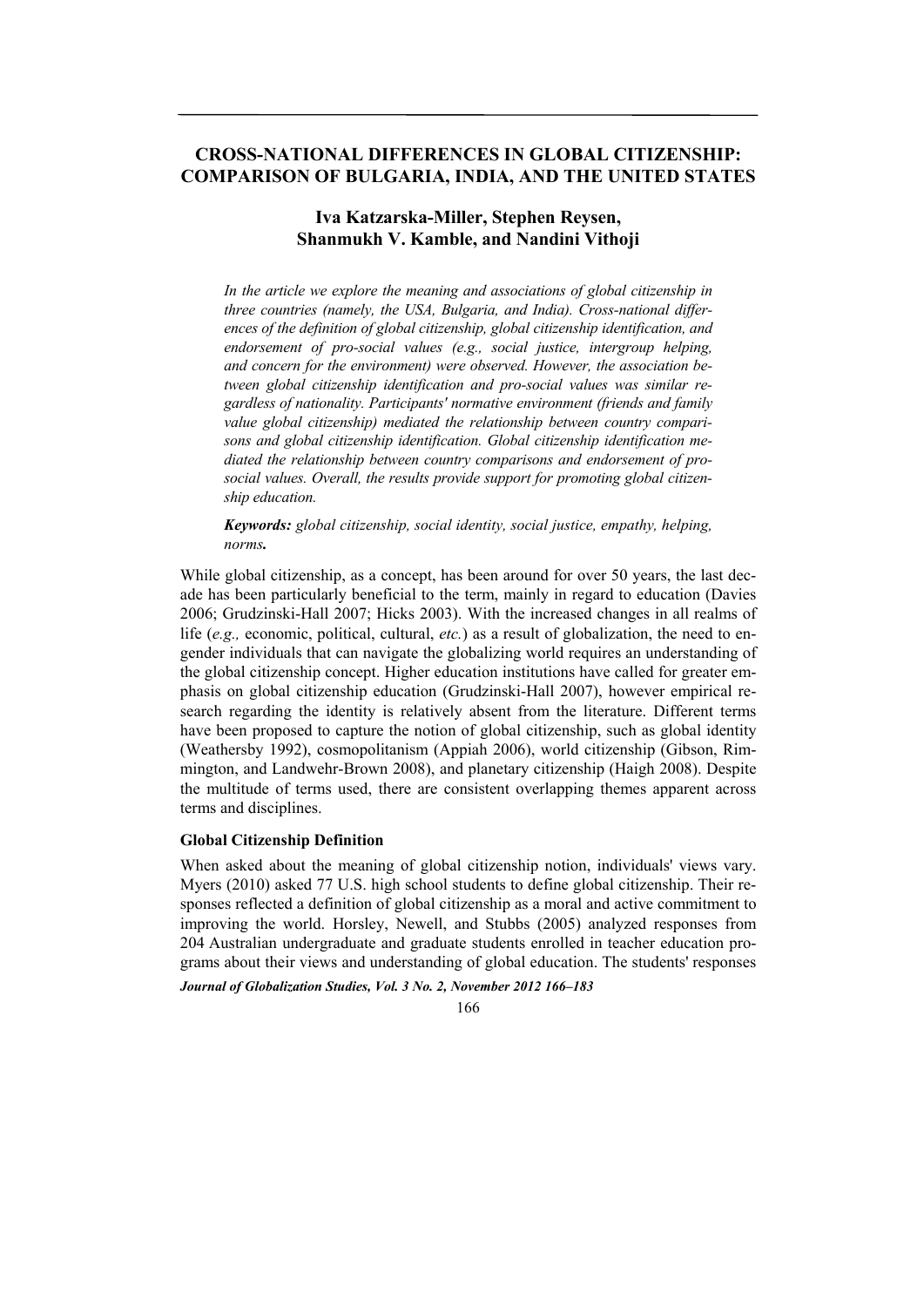reflected themes of interconnectedness, social justice, human rights, environmental issues, empathy, and cultural understanding. In a similar study, McLean, Cook, and Crowe (2008) polled 120 pre-service teachers in Canada about global education. The participants responded with themes including tolerance, empathy, respecting diversity, global interdependence, social justice, human rights, equality, environmentalism, and responsibilities associated with being a global citizen. In each of the above studies the individual responses varied, however the themes that emerged from lay understandings of global citizenship and global education revolved around similar pro-social themes.

Within the academic literature the same themes emerge when elaborating on the meaning of global citizenship. Past theorizing has argued that global citizenship is a positive concept in that it is defined and related to various positive constructs such valuing other cultures (Haydon 2006), social justice orientation (Davies 2006; Gibson *et al*. 2008; Oxfam 1997), sustainability and environmentalism (Davies 2006; Gibson *et al*. 2008; Oxfam 1997; Tarrant 2010), national equality (Ibrahim 2005), empathy (Gibson *et al*. 2008; Hanvey 1976; Oxfam 1997), and feeling a responsibility to act (Andrzejewski and Alessio 1999; Davies 2006; Oxfam 1997). In an attempt to reconcile the multiple conceptions of apparently the same identity, Pierce, Reysen, and Katzarska-Miller (2010) offered a definition of global citizenship as awareness, caring, and embracing cultural diversity, while promoting social justice and sustainability, coupled with responsibility to act. Together, the literature possesses similar themes across terms and these themes are reflected in participants' self-generated responses.

# **Global Citizenship Identification**

Social identity (Tajfel and Turner 1979) and self-categorization (Turner *et al.* 1987) theories are often combined to form a unified theory of intra- and intergroup processes (Abrams and Hogg 1990). Individuals can psychologically identify with a group and view the self as a representative of the shared social category. Shared interests, common fate, and a perception of interconnectedness are variables that can lead to the formation of a common ingroup identity (Turner 1999). Group members' intragroup interactions form the content (*e.g.,* norms, values) of the group; in turn those groups inform and shape one's self-concept (Postmes *et al.* 2006). This analysis of group formation and group influence reflects the mutual constitution theory of culture (see Adams and Markus 2004); individuals dynamically shape an ever-evolving culture and the culture influences those embedded in it. The salience of a social identity reduces individual self-interests and instead promotes a shared group interest, related to greater cooperation with ingroup members (Turner 1999).

Individuals belong to and identify with multiple social groups. Each social identity carries with it a set of attitudes, norms, and values that are compartmentalized and are acted upon when the identity is salient (Hogg and Smith 2007). One's degree of ingroup identification is positively related to one's endorsement of and behavioral subscription to the group's norms, values, and attitudes (Turner *et al*. 1987; Hogg and Smith 2007). In effect, the degree of ingroup identification is related to one's self-definition, perceptions, attitudes, and behaviors in line with the group's norms and values (Armenta *et al.* 2011; Jetten and Postmes 2006). The degree of identification with the group also re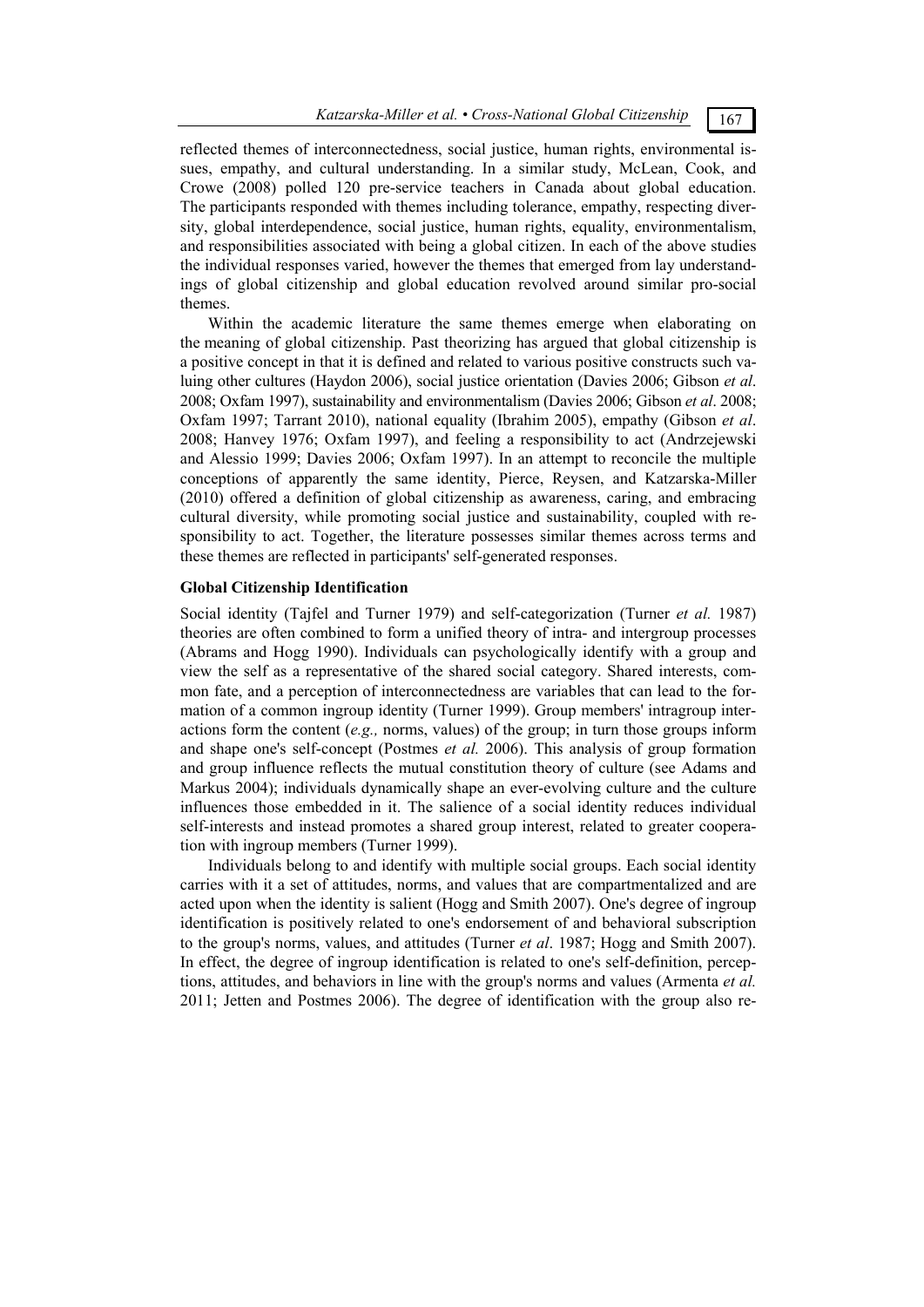flects the degree that the group and the self are intertwined with respect to attitudes, even in an individual's cognitive schema (Coats *et al.* 2000). However, little research directly examines the content of groups or how group members define their social identities (Ashby, Haslam, and Webley 2009). Based on the social identity perspective, the content of a group's identity is group members' shared norms, values, and attitudes. Yet, no research has examined if group attitudes overlap with group members' lay definitions of the group.

Following a social identity perspective, the degree of identification with a global citizen identity should relate to the degree of endorsement of the pro-social values posited in the literature (*e.g.,* social justice, environmentalism). In other words, the more an individual defines the self as a global citizen should predict greater endorsement of social justice, national equality, intergroup empathy and helping, and concern for the environment (*i.e.* the content of that identity), although their definition of global citizenship might differ. Furthermore, an individual's normative environment (perception that friends and family value being a global citizen) should predict their degree of global citizenship identification. A social identity perspective of global citizenship also suggests that interactions between small grass-root movements have a strong influence on the content and norms of the identity, and that identifying the self as a global citizen (an inclusive social identity) should relate to cooperation and intragroup helping.

#### **Global Citizenship across Various Cultural Spaces**

As mentioned earlier, although global citizenship as an educational outcome has received attention in the literature, little is empirically known about global citizen identification. Across studies from various disciplines, empirical results suggest that definitions of global citizenship can be impacted by the cultural space that one inhabits. As discussed previously, U.S. high students (Myers 2010), Australian college students (Horsley, Newell, and Stubbs 2005), and Canadian pre-service teachers (McLean, Cook, and Crowe 2008), used different definitions of global citizenship, ranging from commitment to improving the world, interconnectedness, social justice, human rights, environmental issues, empathy, and cultural understanding.

Despite the differences in the definition of global citizenship, people representative of different world populations indicate that they experience themselves in terms of global or world citizen. For example, according to the World Values Survey 2005– 2008 wave, 77.9 per cent of respondents from 54 countries answered that they agree and strongly agree with the statement 'I see myself as a world citizen' (World Values Survey 2008). Furthermore, research has shown that there are cross-cultural similarities as well as differences in the pro-social themes associated with the content of global citizenship. Although studies have not conceptualized and measured these pro-social values within the concept of global citizenship, they suggest that there are cross-cultural similarities and differences in regard to endorsement of global awareness (*e.g.,* Cogan, Torney-Purta, and Anderson 1988; Torney-Purta 2002), social justice (*e.g.,* Torney-Purta, Wilkenfeld, and Barber 2008), environmentalism (*e.g.,* Hunter, Hatch, and Johnson 2004), and civic involvement (*e.g.,* Howard and Gilbert 2008).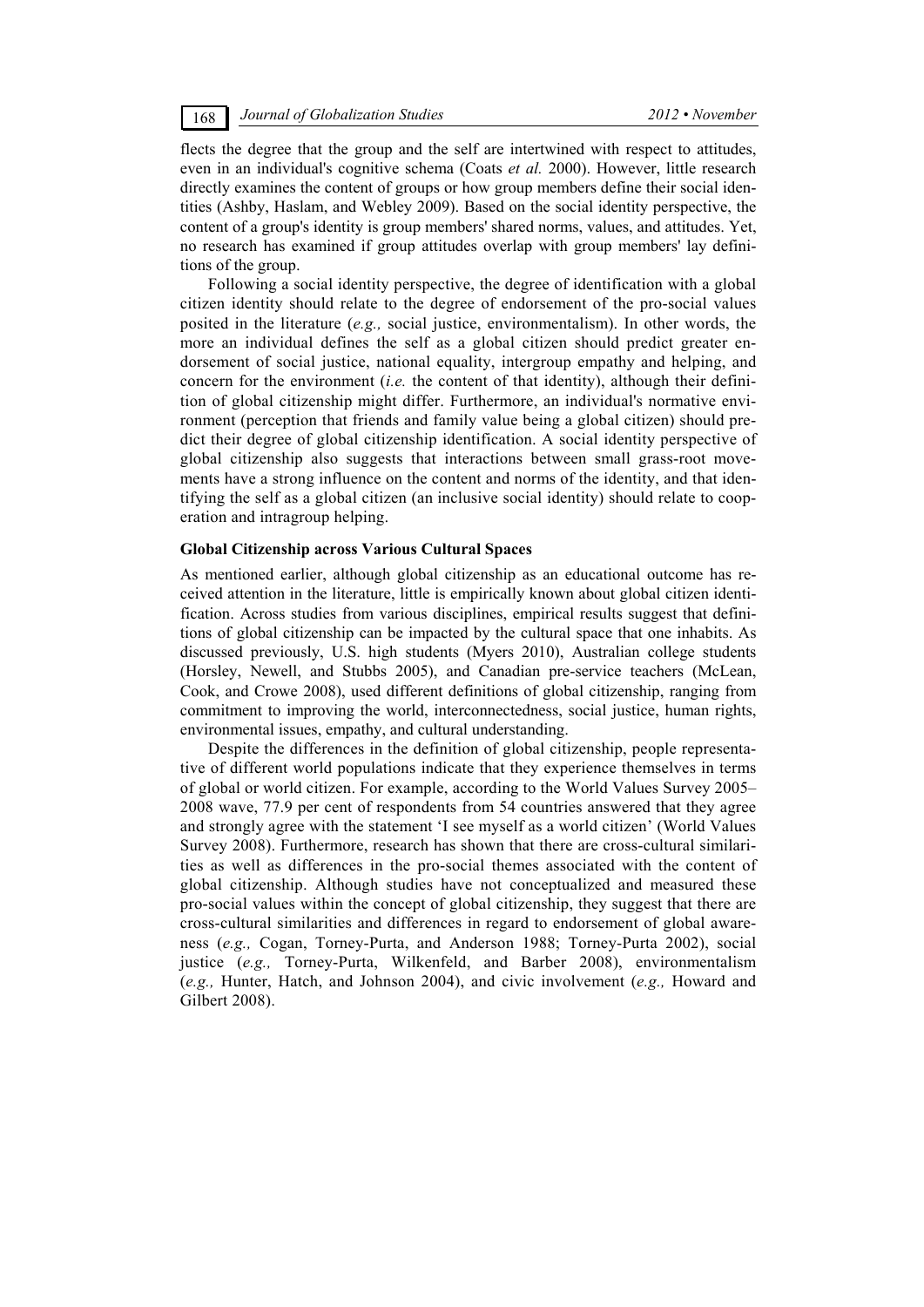# **Present Study**

The purposes of the present study are to examine (1) participants' definition of global citizenship, (2) values posited to represent the content of global citizenship identity, and (3) cross-national differences among the assessed variables. Participants in three countries (USA, Bulgaria, India) completed a survey regarding their definition of global citizenship, national and global citizen identification, exposure to global information, pro-social values (*e.g.*, helping, empathy), and factual knowledge of the world. These three countries were chosen for the present study because they differ in terms of population size and economic standing in the world. While this study is exploratory in nature, we have some general hypotheses. First, similar to past research regarding participants' self-generated definitions of global citizenship and global education (Horsley *et al*. 2005; McLean *et al.* 2008; Myers 2010), we expect definitions to differ between participants' country of residence. Second, we predict that participants' degree of global citizenship identification will be associated with the pro-social values representing the content of global citizenship regardless of country. Third, we expect one's normative environment to predict the degree of global citizenship identification. Overall, we expect that while definitions between individuals embedded in different cultural contexts may differ, global citizenship is a unique identity represented by similar pro-social values across cultural contexts.

#### **Method**

#### *Participants*

American participants were recruited from psychology classes at Texas A&M University-Commerce, Bulgarian participants were recruited from local residents in western Bulgaria,<sup>1</sup> and Indian participants were recruited in graduate courses at Karnatak University (see Table 1 for sample characteristics). The American participants completed the survey on a computer, while the Bulgarian and Indian participants completed a paper-and-pencil version of the survey. Unless noted otherwise, all items were rated on a 7-point Likert-type scale, from 1 *= strongly disagree* to 7 *= strongly agree*.

# **Materials**

*Global citizenship definition.* Participants were asked to generate free responses to the question 'What does it mean to you to be a global citizen (what is a global citizen)?' A native Bulgarian speaker (residing in the United States) translated the Bulgarian data for the coding procedure. The first step of the coding process, based on an adaptation of the grounded theory method (Glaser and Strauss 1967), was to look for common themes in the data (*e.g.,* travel, connection with the world); the second step was to code whether each theme was present in individual responses. Two independent raters blind to the origin of the samples coded the responses from the three samples. Each theme was coded '0' if it was absent in the response and '1' if it was present.

Eight themes emerged as part of the first step: *tolerance* (acceptance towards other cultures and people,  $\kappa = .70$ ), *connection* (experiencing the self as connected to the world,  $\kappa$  = .44), *knowledge* (general knowledge of other places, cultures, people,  $\kappa$  = .59), *action* (engaging in action for the betterment of the world,  $\kappa$  = .63), *travel* (past or ability to travel the world,  $\kappa = .64$ ), *concern* (caring about other cultures, peo-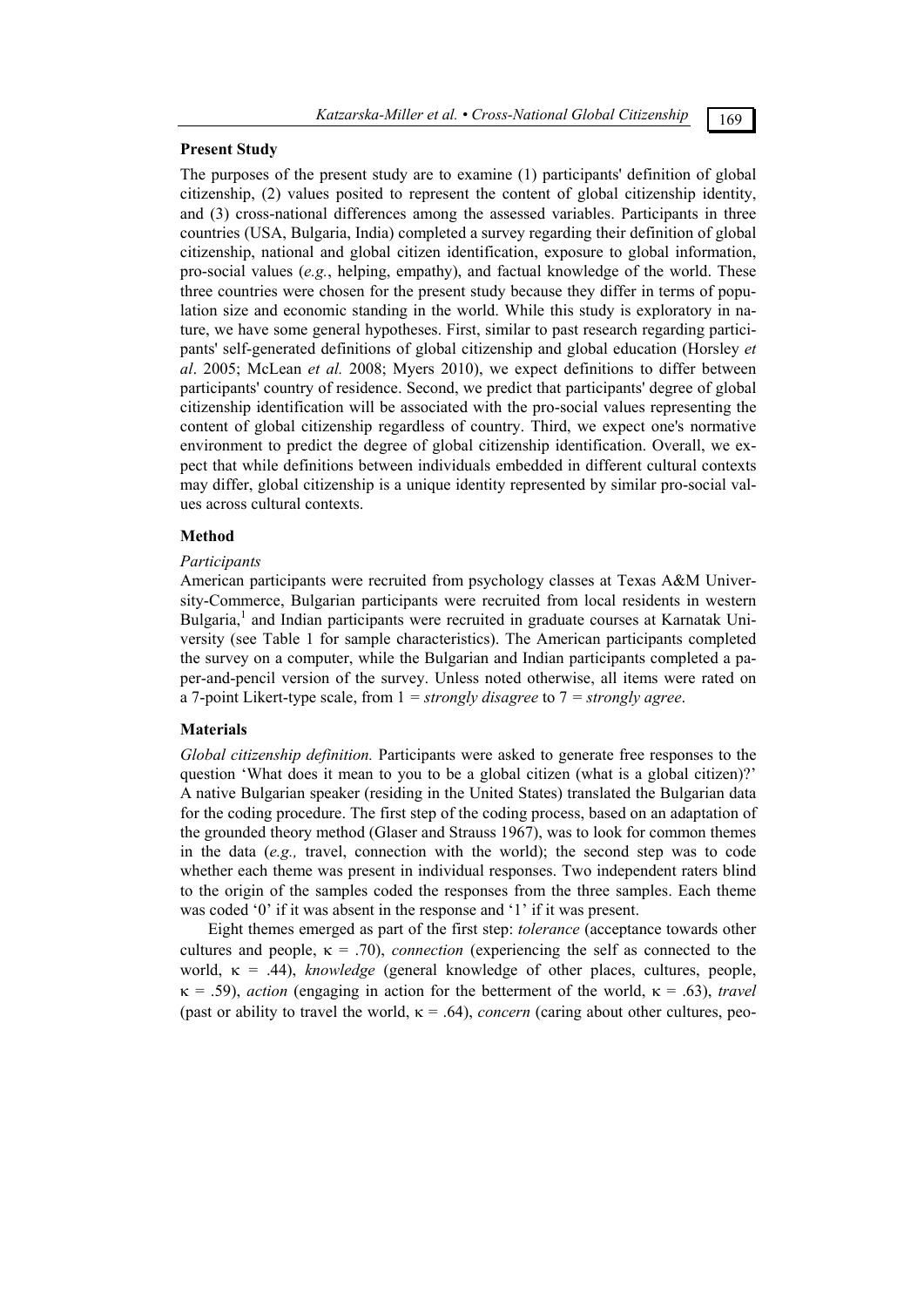ple, and the world,  $\kappa = .54$ ), *rejection* (rejection of the nation state,  $\kappa = .49$ ), and *freedom* (ability to be free in traveling, living or working all over the world,  $\kappa = .43$ ). A third independent rater reconciled any differences between the first two raters.

*Global citizen identification.* Six items (*e.g.,* 'To be a global citizen is important to me') were adapted from past research (Doosje, Ellemers, and Spears 1995; Luhtanen and Crocker 1992) and combined to measure participants' degree of identification with a global citizen identity ( $\alpha$  = .96).

*National identification.* Four items (*e.g.,* 'I am glad to be an American') were adapted from Doosje, Ellemers, and Spears (1995) to form a national identification index ( $\alpha$  = .86).

*Normative environment.* Four items (*e.g.,* 'Most people who are important to me think that being a global citizen is desirable') were adapted from (Smith *et al.* 2008). One item ('What percentage of the people who are important to you would describe themselves as global citizens?') utilized a 10-point scale, from 0 per cent to 100 per cent. The items were standardized and combined to assess the perceived normative environment of support for being a global citizen ( $\alpha$  = .81).

*Exposure to global information.* Five items (*e.g.,* 'How often do you discuss international events with you family?') were adapted from Alden, Steenkamp, and Batra (2006) to assess exposure to global information ( $\alpha$  = .86).

*Social justice.* Three items (*e.g.,* 'Everyone has the right to an adequate standard of living') were selected from research by Diaz-Veizades, Widaman, Little, and Gibbs (1995) and combined to form a social justice scale ( $\alpha$  = .79).

*National equality.* Two items, 'Every country in the world should have equal say in world events', and 'Every country has a legitimate point of view', were combined to form a national equality index ( $\alpha$  = .75).

*Intergroup empathy.* One item, 'When I hear about natural disasters in other countries I feel sad', assessed intergroup empathy.

*Intergroup helping.* Two items, 'If I had the means, I would help others who are in need regardless of their nationality', and 'If I could, I would dedicate my life to helping others no matter what country they are from', were combined to assess intergroup helping ( $\alpha$  = .74).

*Global warming.* Two items, 'Everyone should do what they can to reduce global warming', and 'Global warming is a serious issue', were combined to form a concern for global warming scale ( $\alpha$  = .91).

*World knowledge.* Nine items were standardized and combined to form a world knowledge scale ( $\alpha$  = .70). The first eight items asked participants to write the capitals and continents for China, USA, India, and Bulgaria. The last item asked participants to rank, from most to least, the countries by population.

*Demographics.* Political orientation was rated on a 7-point Likert type scale, from 1 = *very conservative* to 7 = *very liberal*. Participant also listed their religion (if one), and rated their religiosity on a 7-point scale, from 1 = *not religious* to 7 = *very religious*. Three items asked for participants' age, gender, and ethnicity. Participants then answered questions regarding their yearly income, highest level of education, and parents' level of education. Yearly income (after conversion to US dollars for the Bulgar-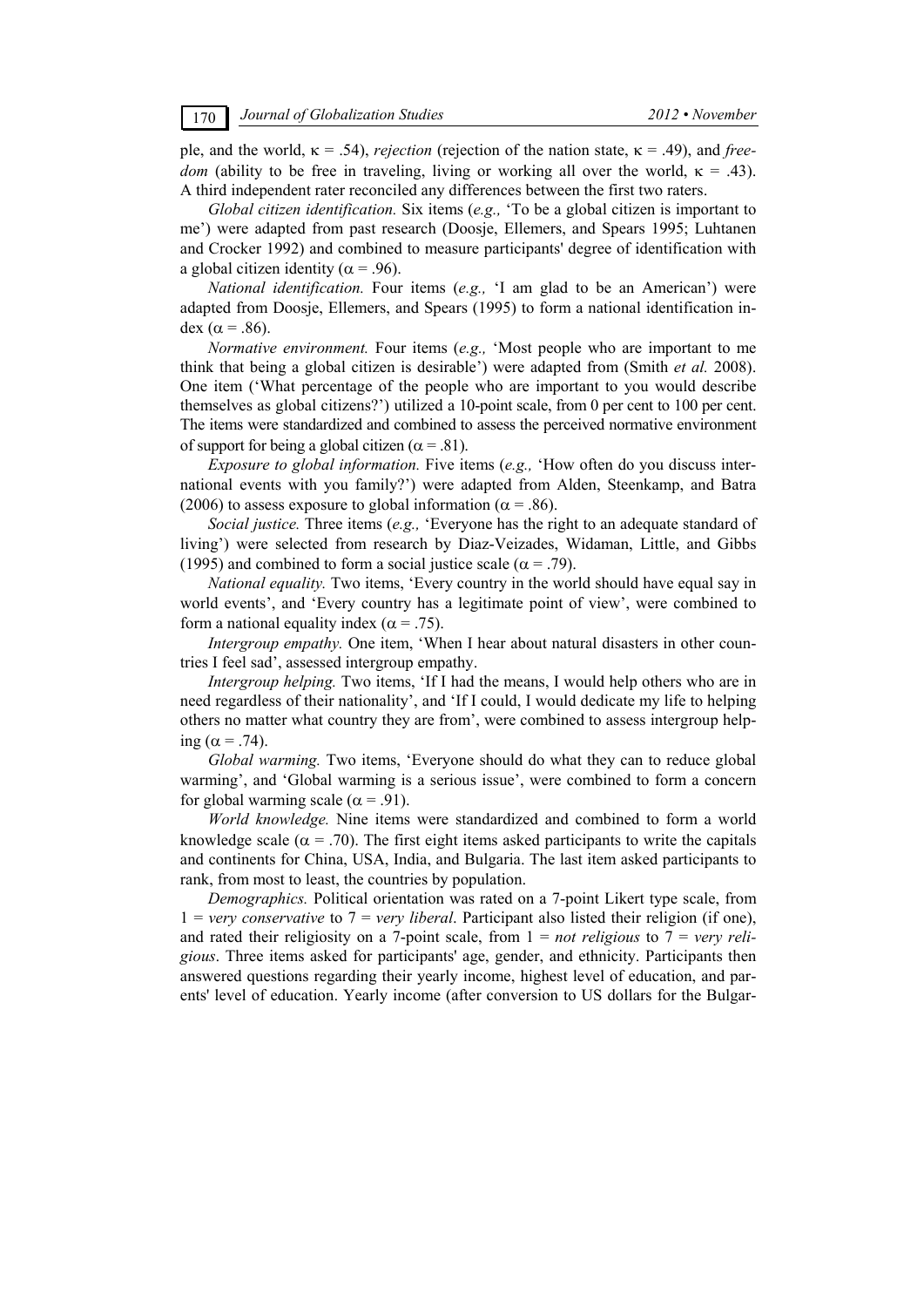ian and Indian samples) was divided by the country's purchasing power parity (PPP) from the World Bank's International Comparison Program (2005).

# **Results**

#### *Global Citizenship Definitions*

Since the nature of the coding (presence and absence of the eight themes) produced categorical data, we used chi-square analyses. The observed and expected values for each country, as well as the chi-square statistics are presented in Table 2. Overall, the data revealed that there were differences in the definitions of global citizenship between respondents sampled in the three countries. A higher proportion of American participants, in comparison with Bulgarian and Indian participants, defined global citizenship in terms of knowledge. In comparison with the other two nations, a higher proportion of Bulgarian participants defined global citizenship in terms of travel and freedom, while a higher proportion of Indian participants defined it in terms of connection and action. Concern for others was marginally significant with a lower proportion of Bulgarian participants using concern in comparison with Indian and American participants. There was no difference in the proportion of participants in the three samples using tolerance as a defining characteristic of global citizenship.<sup>2</sup>

#### **Mean Comparisons**

To examine mean differences on identification, global attitudes, and knowledge, we conducted a series of one-way (US *vs.* Bulgaria *vs.* India) between-subjects ANOVAs. All analyses were conducted controlling for participants' political orientation, religiosity, gender, age, income, education (self and parents), and number of kids. See Table 3 for means, standard deviations, main effects, and post hoc comparisons (using a Sidak correction to control for multiple comparisons). Participants in the U.S. sample rated their degree of global citizenship identification, normative environment, exposure to information about other countries, belief in national equality, concern for global warming, and knowledge of the world to a lesser extent than participants in the Bulgarian and Indian samples. Participants in the Bulgarian sample rated their degree of national identification lower and belief in social justice higher than participants in the U.S. and Indian samples. Bulgarian participants rated their degree of intergroup empathy higher than U.S. participants. Participants in the Indian sample rated their degree of intergroup helping higher than U.S. participants.

#### **Correlations**

To examine the relationship between global citizenship identification and related prosocial values (*e.g.,* social justice) we conducted a series of correlations collapsed across condition and separate for each country. Overall, correlations collapsed across country (*i.e.* while controlling for country) showed that global citizenship identification is positively related to national identification, normative environment, exposure to global information, social justice, national equality, intergroup empathy, intergroup helping, and concern for the environment (see Table 4).

Small differences were found when examining the relationships between the variables within each country. For example, in the U.S. sample global citizenship identifi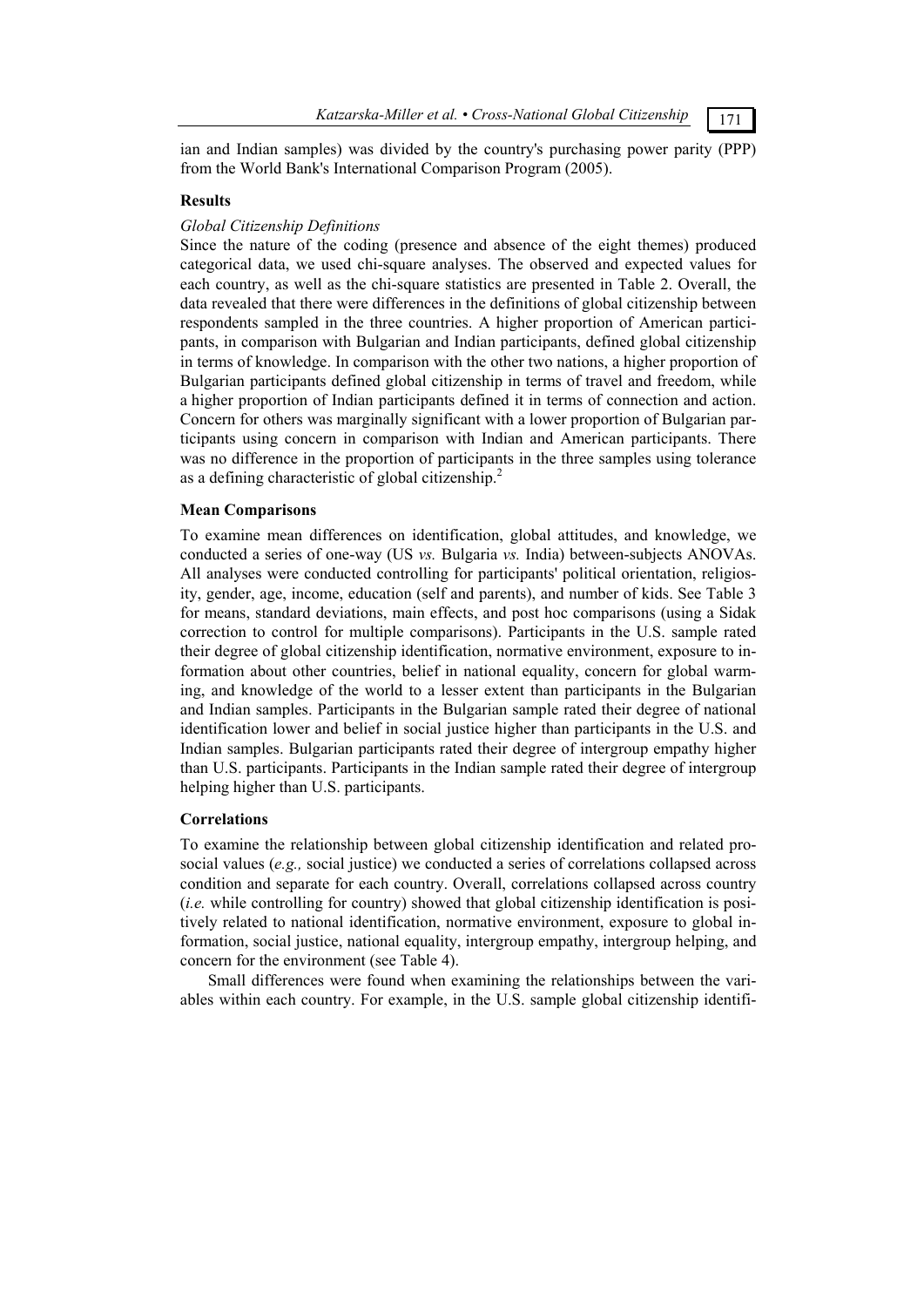cation was not significantly related to intergroup empathy (see Table 4), while in the Bulgarian and Indian samples global citizenship identification is positively correlated (see Table 5). The U.S. sample showed a negative correlation between global citizenship and national identification, while in the Bulgarian and Indian samples they are positively correlated.

#### **Mediation Analyses**

*Normative environment.* To examine whether the normative environment accounts for identification with a global citizen identity two mediation analyses were conducted. Using the SPSS macro provided by Preacher and Hayes (2008) for testing mediation with bootstrapping (5,000 iterations), we entered the country (USA *vs.* Bulgaria) as the independent variable, normative environment as the mediator, global citizenship identification as the dependent variable, and demographics and socio-economic status (*e.g.,* gender, age, income) as covariates. Country predicted participants' degree of global citizenship identification ( $\beta$  = .26,  $p$  = .002) and the normative environment ( $\beta$  = .40,  $p < .001$ ). The normative environment predicted global citizenship identification ( $\beta = .75$ ,  $p \leq 0.001$ ). The relationship between country and global citizenship identification was significantly lower when the ratings of the normative environment was included in the model  $(6 = -0.05, p = 0.44)$ . The effect of normative environment was significantly different from zero at  $p < .05$  (two tailed); zero was not within the 95 per cent confidence interval (CI = .680 to 1.67). A similar pattern was found between the USA and India.<sup>3</sup>

*Global citizenship identification.* To examine the influence of global citizenship identification as a mediator between country and dependent variables, we conducted a series of meditation analyses. The country (USA *vs.* Bulgaria, USA *vs.* India) was included as the independent variable, global citizenship identification as the mediator, and pro-social values (*e.g.,* social justice, national equality) as dependent variables, and demographics and socio-economic status (*e.g.,* gender, age, income) as covariates. As shown in Table 6, the relationships between country and dependent measures were mediated by global citizenship identification as indicated by the absence of zero within the 95 per cent confidence interval.<sup>4</sup>

# **Discussion**

The purposes of the present study were to examine (1) participants' definition of global citizenship, (2) values posited to represent the content of global citizen identity, and (3) cross-national differences among the assessed variables. We predicted that participants' definitions of global citizenship would vary by country of residence, global citizenship identification would be related to pro-social values (*e.g.,* social justice, concern for the environment), and that participants' normative environment would influence participants' degree of global citizenship identification. The results show that participants' definitions varied depending on their country of residence. Global citizenship identification correlated with pro-social values, and relatively similar patterns of correlations emerged regardless of participants' country of residence. The normative environment (friends and family value a global identity) was found to mediate the relationship between country comparison (USA *vs.* Bulgaria, USA *vs.* India) and identification with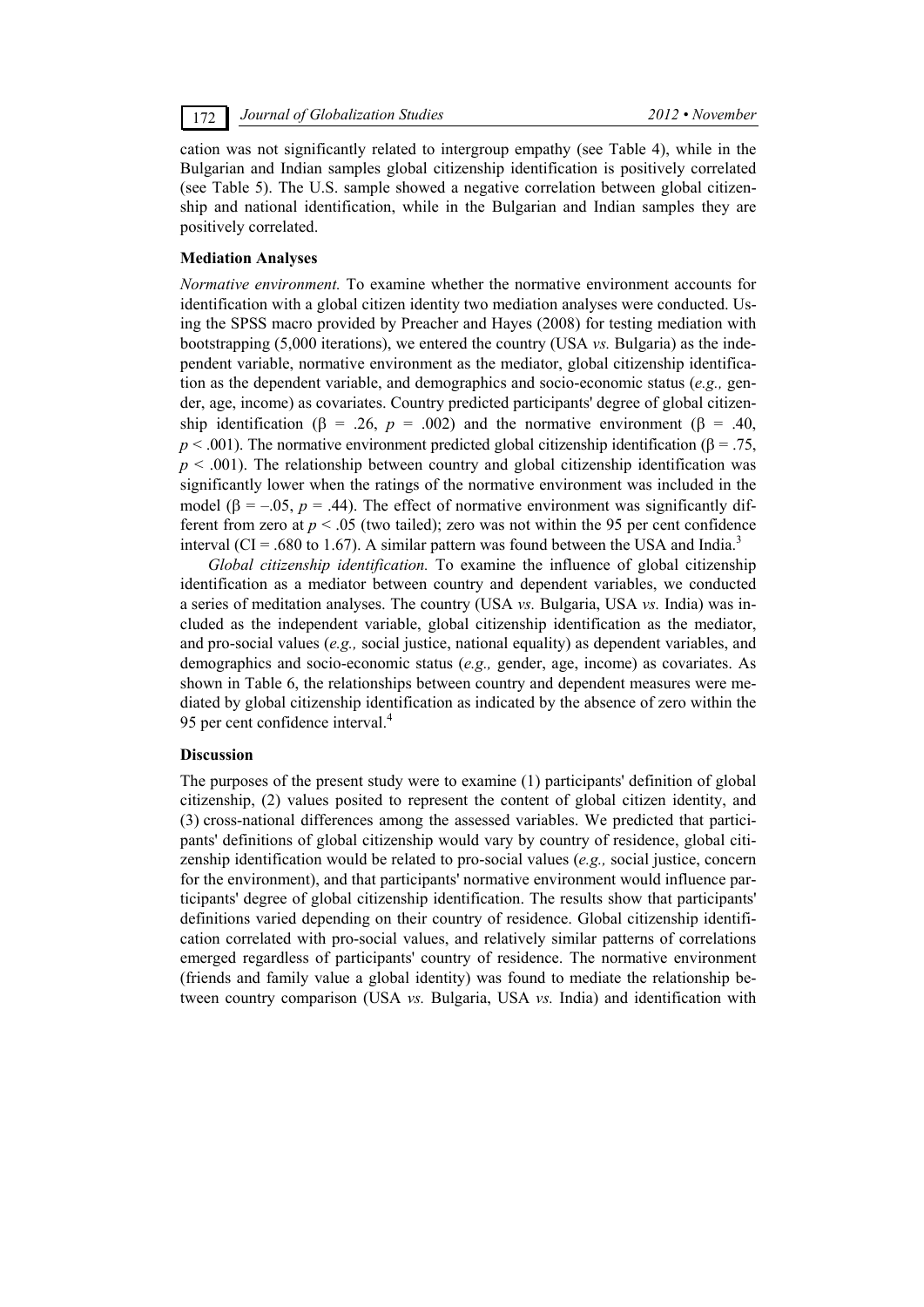a global citizen identity. Furthermore, global citizenship identification mediated the relationship between country comparison and endorsement of pro-social values.

### **Global Citizenship Definitions**

American participants tended to define global citizenship in terms of knowledge of other cultures. Thus, for the U.S. participants a global citizen is a person who has knowledge of many countries and cultures. Additionally, American participants were more likely to mention a rejection of the nation as a part of being a global citizen. Together, the results paint an image of a world traveler who considers other nations to the same extent as their own. This image may be connected to Americans' perception of mobility and individualism. American participants often hold an individualistic ethos where moving is easily accomplished (Oishi, Ishii, and Lun 2009). The U.S. participants may view travel as relatively easy, and one who travels greatly as less concerned or identified with one's nation of birth. Additionally, a traveler would have experiences with other nations and cultures and thus have extensive knowledge of these countries. The U.S. response is greatly contrasted to Bulgarian participants who historically have not had an opportunity to travel.

Our sample in Bulgaria consisted of, on average, older adults who lived in Bulgaria during communism. Under communist rule (1944–1989), Bulgaria was characterized by neighboring countries as an isolated nation (Benovska-Săbkova 2002). During this time travel for personal (as compared to nationalistic) reasons was nearly impossible (Kostova 2009). After the fall of communism, travel was still restricted due to citizens' economic predicament (Benovska-Săbkova 2002). A study on potential migrants from Bulgaria (Rangelova and Vladimirova 2003) indicates that the third most cited reason for leaving Bulgaria (after economic reasons and disappointment with Bulgaria) is adventure or change in the environment, as a result of the freedom to travel, in contrast with the past when it was strongly restricted. Bulgaria entered the European Union in January, 2007, and has much lower travel freedom than countries joining in 2004 (Eurasian Development Bank 2009). Overall, travel freedom in Europe is high, due to the EU, which allows visa-free travel among its states' citizens, however economic restrictions remain for many Bulgarians. Based on the cultural and political history of this nation it is understandable that Bulgarian participants were more likely than USA or Indian participants to state that a global citizen is a person who has the freedom and ability to travel since participants were most likely unable to travel.

Indian participants were more likely than the USA or Bulgarian participants to mention connection to others and acting toward the global good in their responses. We suggest that the responses reflect an image of a global citizen as connecting with others and working to correct global problems through technologies such as the Internet. Karnataka, where participants were sampled, is India's communication and information technology center (Madon and Sahay 2001). The information technology sector of India has expanded by 50 per cent each year since 1991 (Naidu 2003). The state of Karnataka is the center of the explosion of technology companies settling in the region (van Dijk 2003). We suggest that participants are defining global citizens as individuals who can use this new and valued technology industry for the betterment of everyone in the world.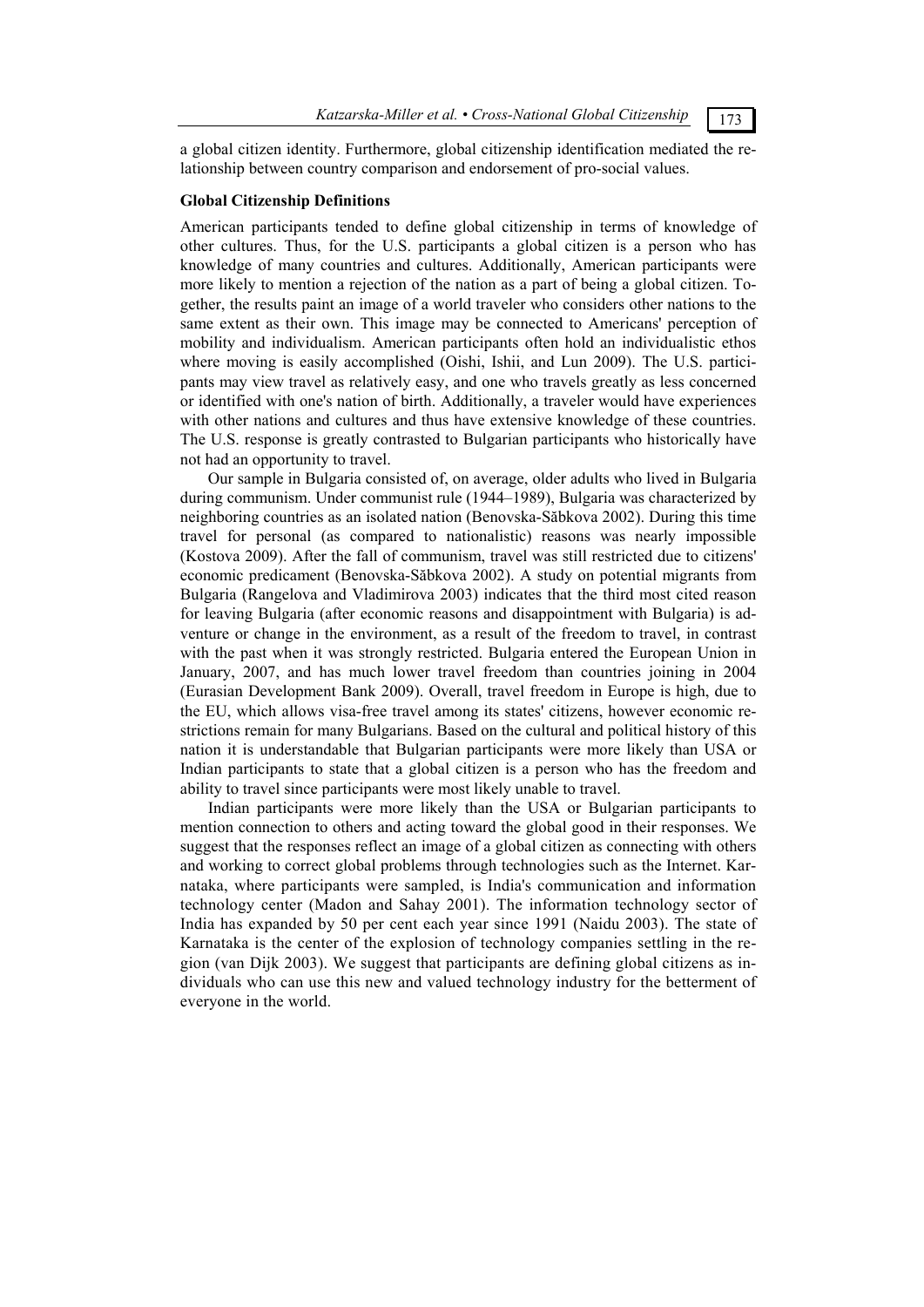Taken together, the definitional responses observed in the current study reflect historical and current cultural contexts in which the participants are embedded (Adams and Markus 2004). The U.S. participants are accustomed to an individualized environment and view a global citizen as an individual who travels the world. Bulgarian participants are denied travel (historically through politics and currently through economic deficiencies) and view freedom to travel as reflecting global citizens. Indian participants are embedded in a local setting that is experiencing information technology growth and view global citizens as being connected to others. The cultural grounding of participants' experiences may influence their worldview that is then reflected when asked to intuit the mind of a global citizen (Epley 2008).

Respecting (Davies 2006; Oxfam 1997) or accepting (Kirkwood 2001) other cultures is a consistent theme in past theorizing concerning global citizenship. Across each of the countries sampled in the present study there were consistent numbers of participants who indicated that tolerance for people from other countries is a component of their definition of a global citizen. The present result also supports past research examining open-ended responses regarding the definition of global education as supporting tolerance of others (Horsley *et al.* 2005; McLean *et al.* 2008). In general, the key similarity across the three nations sampled is that global citizens respect others regardless of their national origin.

#### **Global Citizenship Identification**

Analysis of the mean differences shows that the U.S. participants reported less global citizenship identification, normative environment, exposure to global information (*e.g.,* news), belief in national equality, concern for the environment, and world knowledge than Bulgarian and Indian participants. The U.S. participants also reported less belief in social justice and intergroup empathy than Bulgarian participants, and less endorsement of intergroup helping than Indian participants. Together the results suggest that U.S. participants knew less and cared less about the world than Bulgarian and Indian participants. This highlights the difference between participant definition and content of global citizen identity. Although the U.S. participants partially defined global citizenship as knowledge about the world, on average they were less knowledgeable than Bulgarian and Indian participants. However, similar to participants in Bulgaria and India, the U.S. participants who were highly identified with global citizens endorsed greater pro-social values.

A possible explanation for these results may be that the norms of the group in Bulgaria and India support viewing the self as a global citizen. In effect, the more one identifies with the group the stronger they follow and endorse the group norms (Armenta *et al.* 2011; Jetten and Postmes 2006). If a norm in Bulgaria and India is to view the self as a global citizen then the obtained results should be expected. Indeed, in these countries the results showed positive correlations between national identification and the perception that valued others encouraged identifying as a global citizen. Further evidence supporting this notion is the mediations conducted comparing the USA and Bulgaria, and the USA and India to predict participants' degree of global citizenship identification. The perceived normative environment mediated the relationship between country comparison and degree of global citizenship identification. In other words,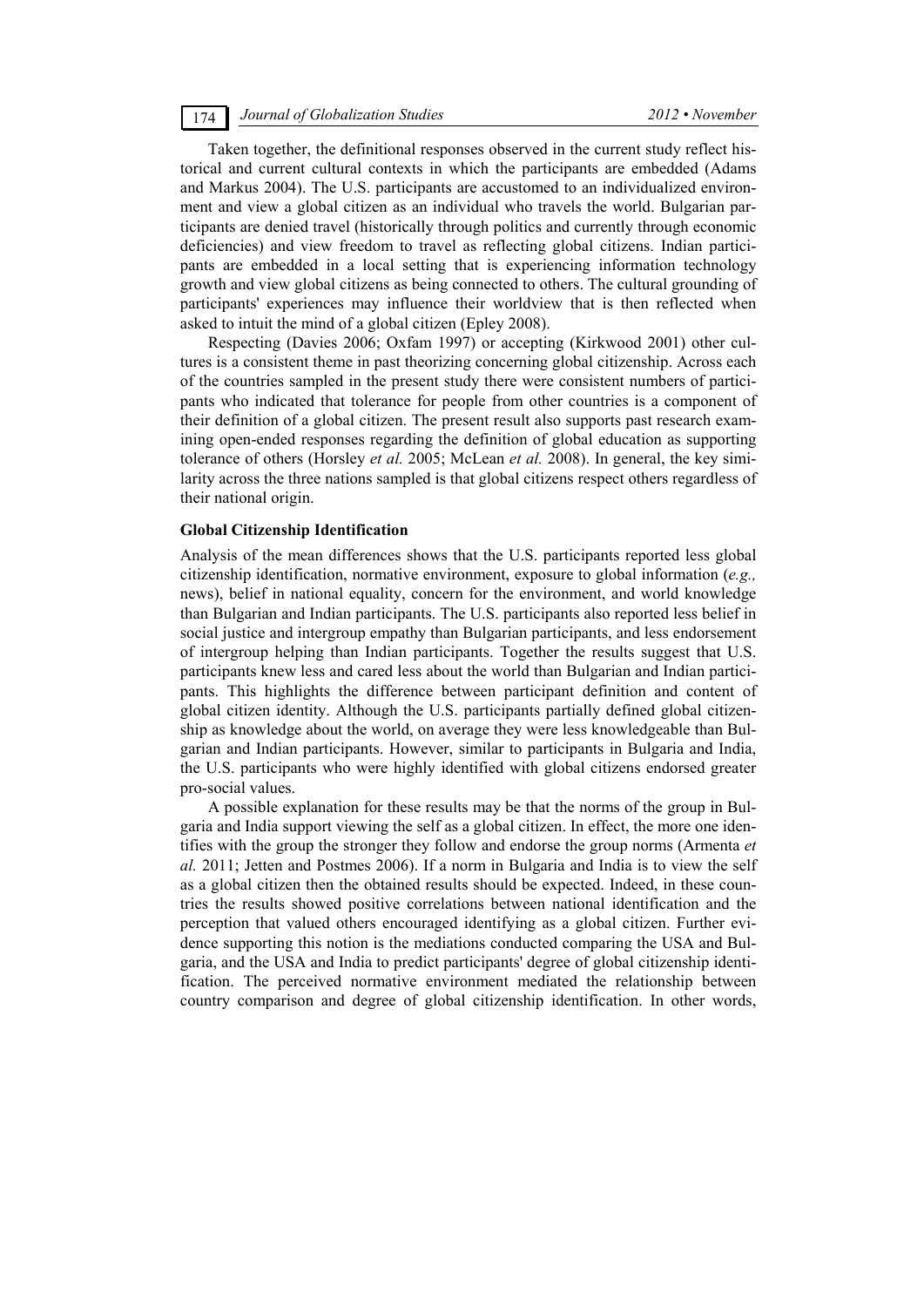Bulgarian and Indian participants were more likely to view themselves as global citizens due to their perception that valued others supported viewing the self as a global citizen.

Following a social identity perspective, we suggested and found that global citizenship identification was positively correlated with pro-social values in each of the countries sampled (with the exception that the U.S. participants' degree of global citizenship identification was not significantly related to intergroup empathy). Although participants may have defined global citizenship differently, their degree of identification with the identity was related to similar pro-social values. The present results provide empirical evidence to support global citizenship theorists who suggest that viewing the self as a global citizen is related to belief in social justice (Davies 2006; Gibson, Rimmington, and Landwehr-Brown 2008; Oxfam 1997), national equality (Ibrahim 2005), intergroup empathy (Gibson, Rimmington, and Landwehr-Brown 2008; Hanvey 1976; Oxfam 1997), felt responsibility to help (Andrzejewski and Alessio 1999; Davies 2006; Oxfam 1997), and concern for the environment (Davies 2006; Gibson *et al.* 2008; Oxfam 1997; Tarrant 2010). Furthermore, global citizenship identification mediated the relationship between country comparison and endorsement of these pro-social values.

Overall, we suggest that the pro-social values related to global citizenship identification make up the 'content' of the global citizen identity. The social identity perspective suggests that social identities are related to sets of attitudes, norms, and values (Hogg and Smith 2007). Ingroup identification is positively related to greater endorsement and behavioral subscription to these norms and values (Jetten and Postmes 2006). Although definitions of global citizenship differed between respondents depending on countries of residence, the content of global citizen identity was similar across nations. In general, the results of the present study show that regardless of country of residence, global citizenship identification predicted greater endorsement of pro-social values. Greater examination is needed of the distinction between participants' definition of identities and the content of those identities.

# **Limitations**

The present study was limited in the type of participants sampled. University students were sampled in the USA and India, and older adults in Bulgaria. Demographic and socio-economic differences may have contributed to the observed cross-national differences as a consequence of the type of participants sampled in each country. However, we attempted to address this issue by considering the larger cultural and contextual environment in which participants were embedded, and controlled for socio-economic status and demographics at every opportunity. The second limitation was the language differences between the samples. Bulgarian participants were asked and responded to the survey in their native language, and Indian participants were asked and responded in their non-native language. Thus, language issues may have affected the results of the study. Furthermore, because a native Bulgarian speaker translated the Bulgarian data, the translator's culture may have impacted the translation of the Bulgarian responses. The nationalities of the independent raters for the open-ended definitions of global citizenship were not representative of the three cultural spaces examined in the study. Al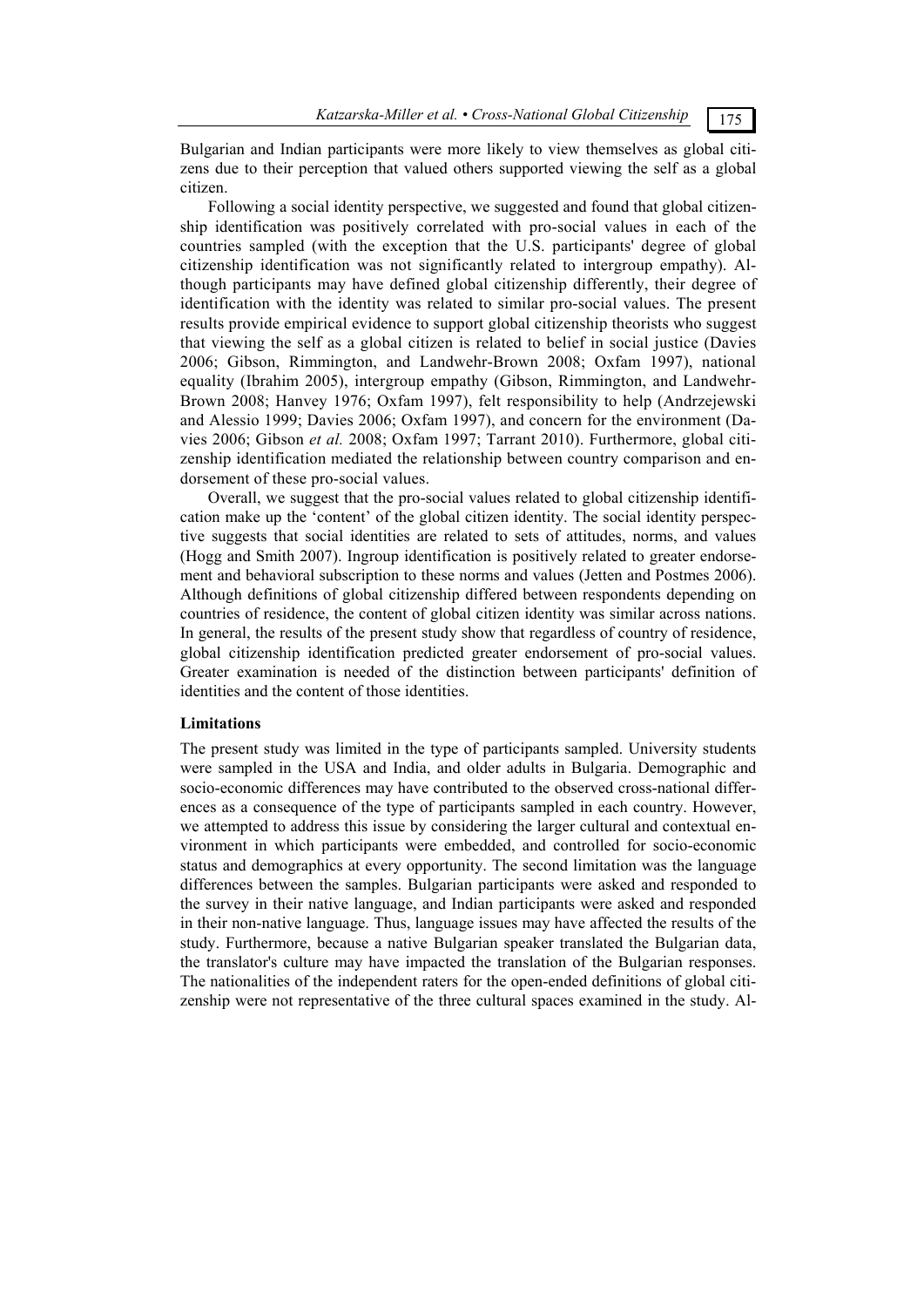though these issues are not uncommon in cross-cultural research, it is a useful reminder to consider them when interpreting the present results.

#### **Conclusion**

The growing influence of globalization and global interconnectedness has encouraged scholars, universities, and business to promote a global citizen identity. In the present study the meaning and pro-social associations related to viewing the self as a global citizen have been examined in three countries. While the definitions of global citizenship have been found to differ, the association between degree of global citizenship identification and social justice, national equality, intergroup helping, and concern for the environment were similar regardless of country of residence. The perceived normative environment (*i.e.* friends and family supporting a global citizenship identity) predicted the degree of global citizenship identification. Furthermore, global citizenship identification predicted endorsement of pro-social values. The results provide empirical support for teachers who wish to internationalize their curriculum or promote greater global citizenship education at their academic institutions. Further research is needed to explore the antecedents and outcomes of this understudied and unique identity, and more generally, the difference between participant definition and content of social identities. The present study offers support for the pro-social benefits when one takes a global perspective.

# **NOTES**

<sup>1</sup> We thank Maya Katsarska-Lyubenova and Rosen Lyubenov for conducting the data collection in Bulgaria.

 $<sup>2</sup>$  Due to some small cell sizes in the chi-square analyses, we also conducted Fisher's exact tests.</sup> The results were nearly identical except for action ( $p = .047$ ) and concern ( $p = .046$ ).

<sup>3</sup> Country (USA = 0, India = 1) predicted global citizenship identification ( $\beta$  = .45,  $p$  < .001) and normative environment ( $\beta = .35$ ,  $p = .008$ ). Normative environment predicted global citizenship identification ( $\beta = .69$ ,  $p < .001$ ). The relationship between country and global citizenship identification  $( \beta = .20, p = .014)$  was significantly lower when normative environment was included in the model (95 % CI: .184 to 1.54). We also conducted similar analyses between USA and Bulgaria, and USA and India including exposure to global information, world knowledge, and normative environment as mediators. In both analyses the perceived normative environment was the only significant mediator between country and global citizenship identification.

<sup>4</sup> We also conducted mediations between USA and Bulgaria, and USA and India including the pro-social values as mediators and global citizenship identification as a dependent variable (including demographics and socio-economic status as covariates). The relationship between country comparison (USA *vs.* Bulgaria) and global citizenship identification showed significant mediation (.017 to .860), however the mediators were not significant: social justice  $(-.019$  to .492), national equality  $(-.305$  to .430), intergroup empathy  $(-.175 \text{ to } .130)$ , intergroup helping  $(-.069 \text{ to } .261)$ , global warming  $(-.036 \text{ to } .130)$ to .328). The relationship between country comparison (USA *vs.* India) and global citizenship identification showed significant mediation (.060 to .998), however the mediators were not significant: social justice  $(-.018 \text{ to } .369)$ , national equality  $(-.139 \text{ to } .502)$ , intergroup empathy  $(-.096 \text{ to } .075)$ , intergroup helping  $(-.009$  to  $.457)$ , global warming  $(-.080$  to  $.543)$ .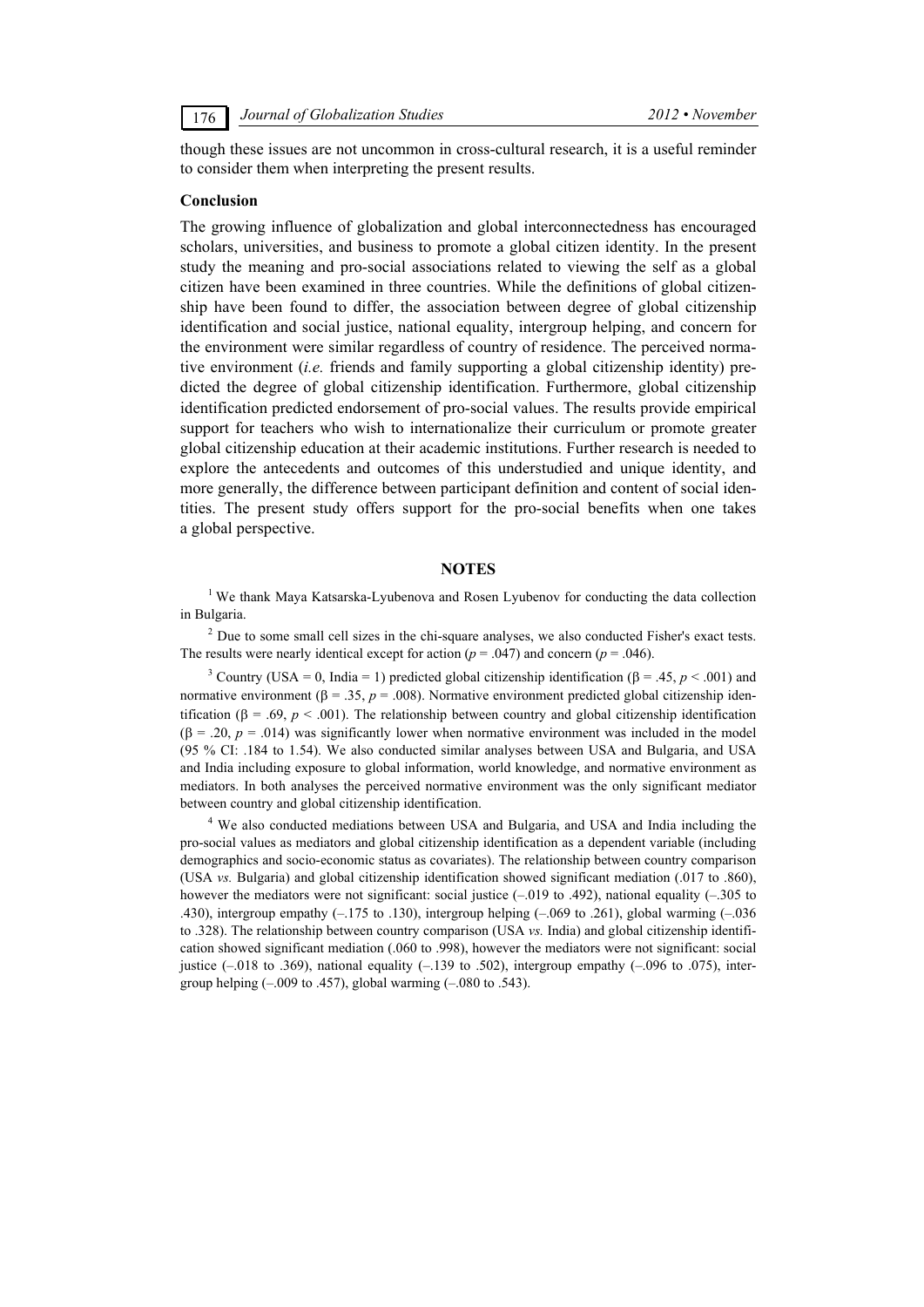### **REFERENCES**

Abrams, D., and Hogg, M. A.

1990. An Introduction to the Social Identity Approach. In Abrams, D., and Hogg, M. A. (eds.), *Social Identity Theory: Constructive and Critical Advances* (pp. 1–9). New York: Springer-Verlag.

Adams, G., and Markus, H. R.

2004. Toward a Conception of Culture Suitable for a Social Psychology of Culture. In Schaller, M. and Crandall, C. S. (eds.), *The Psychological Foundations of Culture* (pp. 335– 360). Mahwah, NJ: Lawrence Erlbaum Associates.

Alden, D. L., Steenkamp, J.-B. E. M., and Batra, R.

2006. Consumer Attitudes toward Marketplace Globalization: Structure, Antecedents and Consequences. *International Journal of Research in Marketing* 23: 227–239.

Andrzejewski, J., and Alessio, J.

1999. *Education for Global Citizenship and Social Responsibility.* Burlington, VT: John Dewey Project on Progressive Education.

Appiah, K. A.

2006. *Cosmopolitanism: Ethics in a World of Strangers*. New York: W. W. Norton.

Armenta, B. E., Knight, G. P., Carlo, G., and Jacobson, R. P.

2011. The Relation between Ethnic Group Attachment and Pro-social Tendencies: The Mediating Role of Cultural Values. *European Journal of Social Psychology* 41: 107–115.

Ashby, J. S., Haslam, S. A., and Webley, P.

2009. The Distinct Role of Group-Central and Group-Peripheral Norms in Taxpaying Behaviour. *Journal of Socio-Economics* 38: 230–237.

Benovska-Săbkova, M.

2002. Constituting the Image of Europe in the Post-Socialist Period in Bulgaria. *Ethnologia Europaea* 32: 49–56.

Coats, S., Smith, E. R., Claypool, H. M., and Banner, M. J.

2000. Overlapping Mental Representations of Self and In-Group: Reaction Time Evidence and Its Relationship with Explicit Measures of Group Identification. *Journal of Experimental Social Psychology* 36: 304–315.

Cogan, J., Torney-Purta, J., and Anderson, D.

1988. Knowledge and Attitudes toward Global Issues. *Comparative Education Review*  32: 282–297.

Davies, L.

2006. Global Citizenship: Abstraction or Framework for Action? *Educational Review*  58: 5–25.

Diaz-Veizades, J., Widaman, K. F., Little, T. D., and Gibbs, K. W.

1995. The Measurement and Structure of Human Rights Attitudes. *Journal of Social Psychology* 135: 313–328.

van Dijk, M. P.

2003. Government Policies With Respect to an Information Technology Cluster in Bangalore, India. *European Journal of Development Research* 15: 89–104.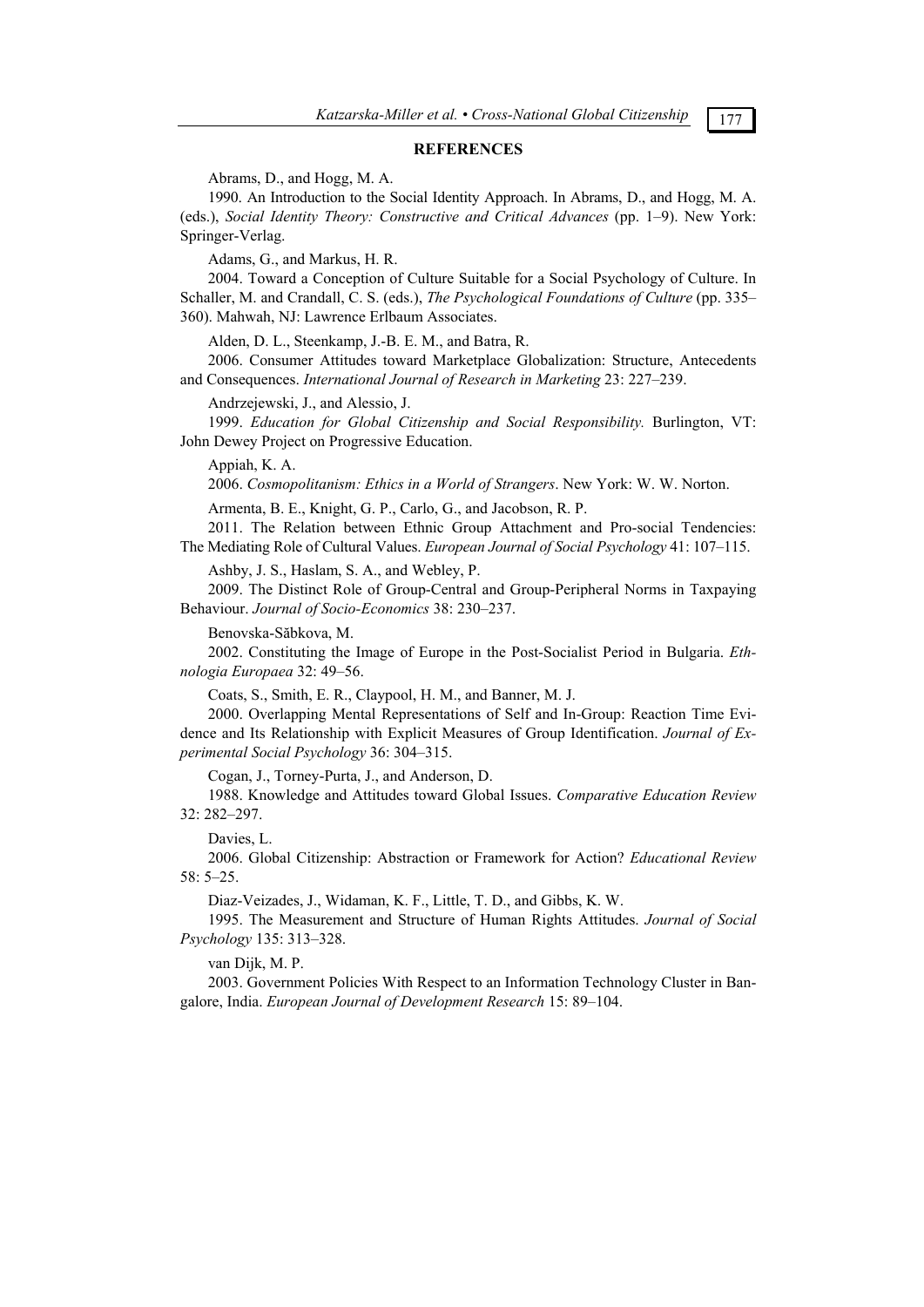Doosje, B., Ellemers, N., and Spears, R.

1995. Perceived Intragroup Variability as a Function of Group Status and Identification. *Journal of Experimental Social Psychology* 31: 410–436.

Epley, N.

2008. Solving the (Real) Other Minds Problem. *Social and Personality Psychology Compass* 2: 1455–1474.

Eurasian Development Bank

2009. *Eurasian Integration Yearbook.* Retrieved from http://www.eabr.org/eng/ publications/IntegrationYearbook/index.wbp?articleid=591B688-BF0D-45FC-9EFD-B31E0E1E4DD7

Gibson, K. L., Rimmington, G. M., and Landwehr-Brown, M.

2008. Developing Global Awareness and Responsible World Citizenship with Global Learning. *Roeper Review* 30: 11–23.

Glaser, B., and Strauss, A.

1967. *The Discovery of Grounded Theory: Strategies for Qualitative Research.* Chicago: Aldine.

Grudzinski-Hall, M. N.

2007. *How do College and University Undergraduate Level Global Citizenship Programs Advance the Development and Experiences of Global Competencies?* A Thesis Submitted to the Faculty of Drexel University in partial fulfillment of the requirements for the degree of Doctor of Philosophy in Educational Leadership Development and Learning Technologies. URL: http://hdl.handle.net/1860/1769.

Haigh, M.

2008. Internationalization, Planetary Citizenship and Higher Education Inc. *Compare*  38: 427–440.

Hanvey, R. G.

1976. *An Attainable Global Perspective.* New York: Global Perspectives in Education. Haydon, G.

2006. Respect for Persons and for Cultures as a Basis for National and Global Citizenship. *Journal of Moral Education* 35: 457–471.

Hicks, D.

2003. Thirty Years of Global Education: A Reminder of Key Principles and Precedents. *Educational Review* 55: 265–275.

Hogg, M. A., and Smith, J. R.

2007. Attitudes in Social Context: A Social Identity Perspective. *European Review of Social Psychology* 18: 89–131.

Horsley, M., Newell, S., and Stubbs, B.

2005. The Prior Knowledge of Global Education of Pre-Service Teacher Education Students. *Citizenship, Social and Economics Education* 6: 137–155.

Howard, M. M., and Gilbert, L.

2008. A Cross-National Comparison of the Internal Effects of Participation in Voluntary Organizations. *Political Studies* 56: 12–32.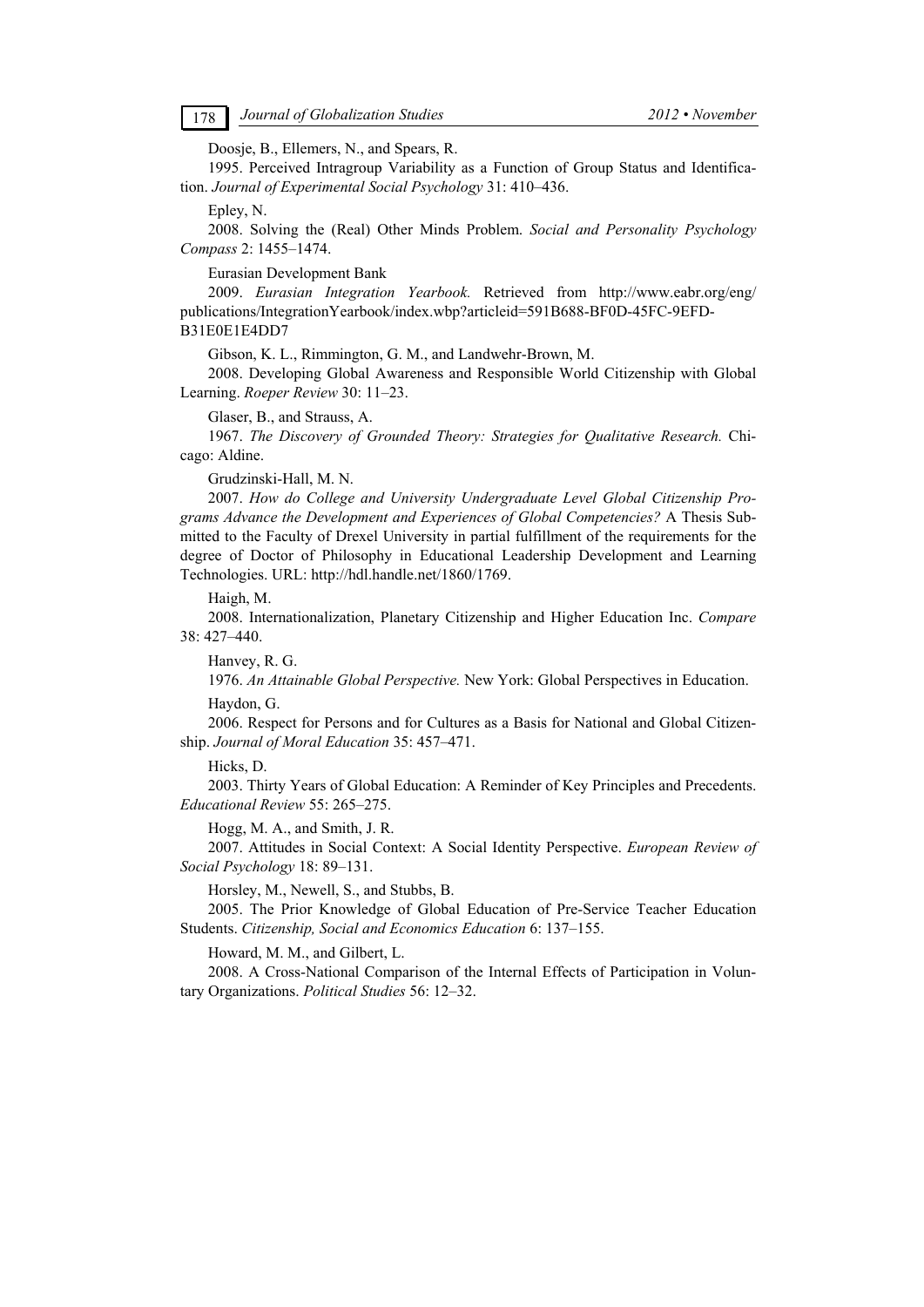Hunter, L., Hatch, A., and Johnson, A.

2004. Cross-National Gender Variation in Environmental Behaviors. *Social Science Quarterly* 85: 677–694.

Ibrahim, T.

2005. Global Citizenship Education: Mainstreaming the Curriculum? *Cambridge Journal of Education* 35: 177–194.

International Comparison Program

2005. *Global Purchasing Power Parities and Real Expenditures*. Washington, D.C.: World Bank.

Jetten, J., and Postmes, T.

2006. 'I did it My Way': Collective Expressions of Individualism. In Postmes, T., and Jetten, J. (eds.), *Individuality and the Group: Advances in Social Identity* (pp. 116–136). London: Sage.

Kirkwood, T. F.

2001. Our Global Age Requires Global Education: Clarifying Definitional Ambiguities. *Social Studies* 92: 10–15.

Kostova, L.

2009. Defining the Literary Parameters of Englishness in Bulgarian Academic Culture: The Case of Marco Mincoff's History of English Literature. In Gupta, S., and Katsarska, M. (eds.), *English Studies on This Side: Post-2007 Reckonings* (pp. 75–95). Plovdiv: Plovdiv University Press.

Luhtanen, R., and Crocker, J.

1992. A Collective Self-Esteem Scale: Self-Evaluation of One's Social Identity. *Personality and Social Psychology Bulletin* 18: 302–318.

Madon, S., and Sahay, S.

2001. Cities in the Developing World: Linking Global and Local Networks. *Information Technology & People* 14: 273–286.

McLean, L. R., Cook, S. A., and Crowe, T.

2008. Imagining Global Citizens: Teaching Peace and Global Education in a Teacher-Education Programme. *Citizenship Teaching and Learning* 4: 50–64.

Myers, J. P.

2010. 'To Benefit the World by Whatever Means Possible': Adolescents' Constructed Meaning for Global Citizenship. *British Education Research Journal* 36: 483–502.

Naidu, B. V.

2003. Tracing the History of Information Technology in India. In Jussawalla, M., and Taylor, R. D. (eds.), *Information Technology Parks of the Asia Pacific* (pp. 119–150). Armonk, NY: M. E. Sharpe.

Oishi, S., Ishii, K., and Lun, J.

2009. Residential Mobility and Conditionality of Group Identification. *Journal of Experimental Social Psychology* 45: 913–919.

Oxfam

1997. *A Curriculum for Global Citizenship.* Oxford: Oxfam.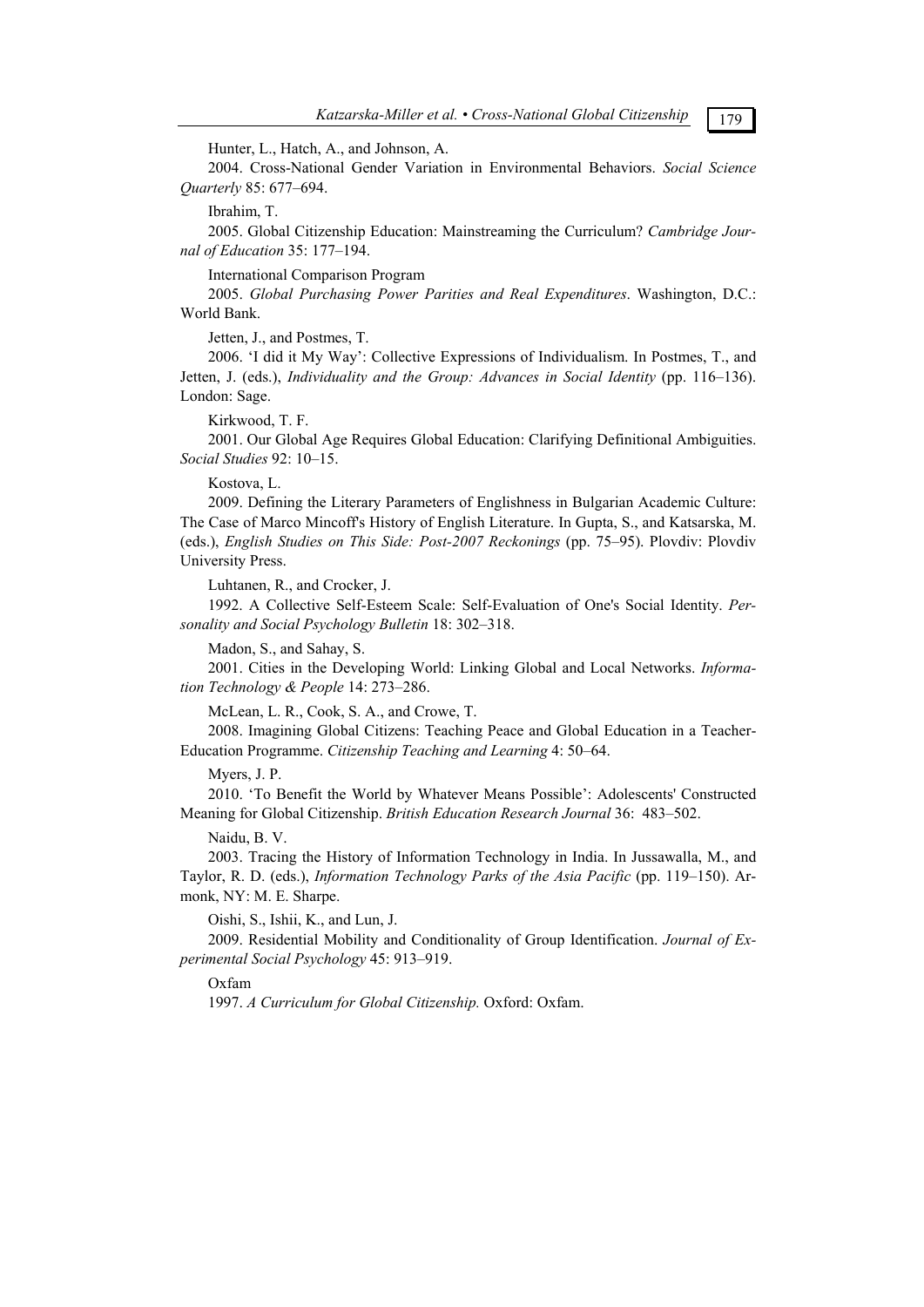Pierce, L., Reysen, S., and Katzarska-Miller, I.

2010. The Search for a Definition of Global Citizenship. In Reysen, S. (Chair), *Global Citizenship: Americans within the World*. Symposium conducted at the 54<sup>th</sup> annual meeting of the American Studies Association of Texas, Commerce, TX.

Postmes, T., Baray, G., Haslam, S. A., Morton, T. A., and Swaab, R. I.

2006. The Dynamics of Personal and Social Identity Formation. In Postmes, T., and Jetten, J. (eds.), *Individuality and the Group: Advances in Social Identity* (pp. 215–236). London: Sage.

Preacher, K. J., and Hayes, A. F.

2008. Asymptotic and Re-sampling Strategies for Assessing and Comparing Indirect Effects in Multiple Mediator Models. *Behavior Research Methods* 40: 879–891.

Rangelova, R., and Vladimirova, K.

2003. Migration from Central and Eastern Europe: The Case of Bulgaria. *South-East Europe Review for Labor and Social Affairs* 3: 7–30.

Smith, J. R., Terry, D. J., Manstead, A. S. R., Louis, W. R., Kotterman, D., and Wolfs, J. 2008. The Attitude-Behavior Relationship in Consumer Conduct: The Role of Norms, Past Behavior, and Self-Identity. *Journal of Social Psychology* 148: 311–333.

Tajfel, H., and Turner, J. C.

1979. An Integrative Theory of Intergroup Conflict. In Austin, W., and Worchel, S. (eds.), *The Social Psychology of Intergroup Relations* (pp. 33–47). Monterey, CA: Brooks/Cole.

Tarrant, M. A.

2010. A Conceptual Framework for Exploring the Role of Studies Abroad in Nurturing Global Citizenship. *Journal of Studies in International Education* 14: 433–451.

Torney-Purta, J.

2002. Patterns in the Civic Knowledge, Engagement, and Attitudes of European Adolescents: The IEA Civic Education Study. *European Journal of Education* 37: 129–141.

Torney-Purta, J., Wilkenfeld, B., and Barber, C.

2008. How Adolescents in 27 Countries Understand, Support, and Practice Human Rights. *Journal of Social Issues* 64: 857–880.

Turner, J. C.

1999. Some Current Issues in Research on Social Identity and Self-Categorization Theories. In Ellemers, N., Spears, R., and Doosje, B. (eds.), *Social Identity, Context, Commitment, Content* (pp. 6–34). Oxford: Blackwell.

Turner, J. C., Hogg, M. A., Oakes, P. J., Reicher, S. D., and Wetherell, M.

1987. *Rediscovering the Social Group: A Self-Categorization Theory*. Oxford: Blackwell.

Weathersby, R.

1992. Developing a Global Perspective: A Crucial 'Changing of our Minds'. *Journal of Management Education* 16: 10–27.

World Values Survey

2008. *Online Data Analysis*. URL: http://www.wvsevsdb.com/wvs/WVSAnalizeStudy.jsp.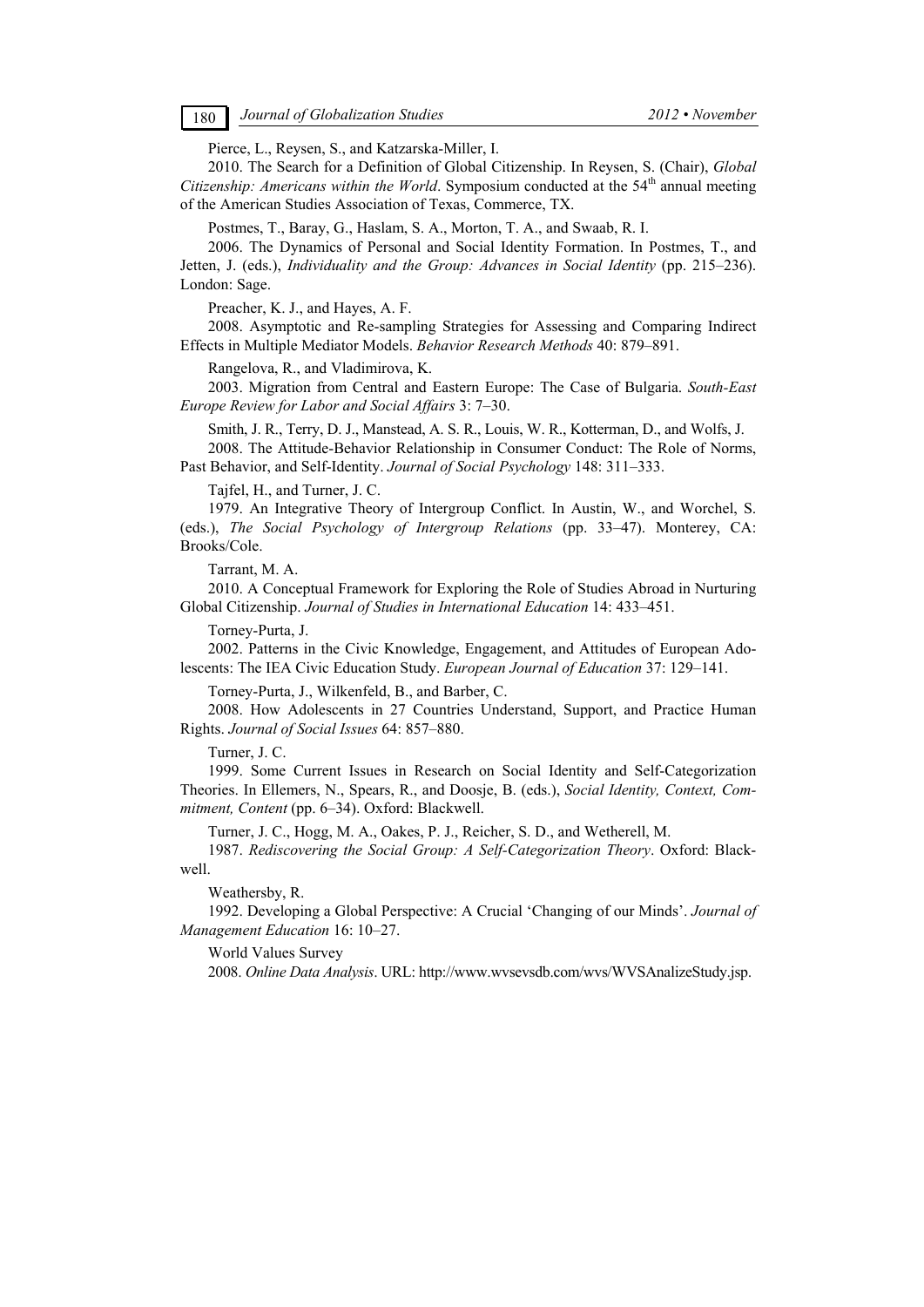# *Table 1*

| Variable                           | America<br>Sampl | Bulgaria<br>Sample | India<br>Sample |
|------------------------------------|------------------|--------------------|-----------------|
| N                                  | 157              | 100                | 100             |
| Gender                             | 75.2 % Female    | $69\%$ Female      | $50\%$ Female   |
| Ethnicity                          | 75.2 % White     | $90\%$ White       | 92 % Indian     |
| Age                                | 25.77 (8.97)     | 42.86 (14.76)      | 23.41 (2.63)    |
| Education                          | Some College     | Some College       | Grad. School    |
| Mother Education                   | Some College     | High School        | Some College    |
| <b>Father Education</b>            | Some College     | High School        | High School     |
| Yearly Income (/PPP)               | 0.88(0.63)       | 0.60(0.35)         | 0.44(0.26)      |
| Political Orientation <sup>a</sup> | 3.67(1.52)       | 3.88(1.82)         | 5.27(1.39)      |
| Religion                           | 78.7 % Christian | 69 % Christian     | 66 % Hindu      |
| Religiosity <sup>b</sup>           | 4.78(1.71)       | 3.94(1.62)         | 5.11(1.55)      |
| Number of Kids                     | 0.64(1.11)       | 1.49(0.76)         | 0.10(0.41)      |

# **Sample Characteristics Frequencies and Means**

*Note*: <sup>a</sup> higher scores indicate favoring liberal attitudes, <sup>b</sup> higher scores indicate greater religiosity.

*Table 2* 

| Variable   | US       | BG       | IN       | $\chi^2$ | $p$ -value | Ф   |
|------------|----------|----------|----------|----------|------------|-----|
| Tolerance  | 34(34.0) | 23(21.6) | 20(21.4) | 0.23     | .89        | .03 |
| Connection | 20(30.0) | 6(19.1)  | 42(18.9) | 50.07    | .00.       | .38 |
| Knowledge  | 31(22.5) | 10(14.3) | 10(14.2) | 6.72     | .04        | .14 |
| Action     | 18(21.6) | 10(13.8) | 21(13.6) | 6.53     | .04        | .14 |
| Travel     | 12(15.9) | 22(10.1) | 2(10.0)  | 23.73    | .00.       | .26 |
| Concern    | 20(15.4) | 4(9.8)   | 11(9.7)  | 5.52     | .06        | .12 |
| Rejection  | 26(15.0) | 2(9.6)   | 6(9.5)   | 16.93    | .00.       | .22 |
| Freedom    | 2(14.2)  | 29(8.9)  | 1(8.9)   | 68.08    | .00        | .44 |

*Note:* Observed (expected) frequency of mention  $(2, N = 357)$ .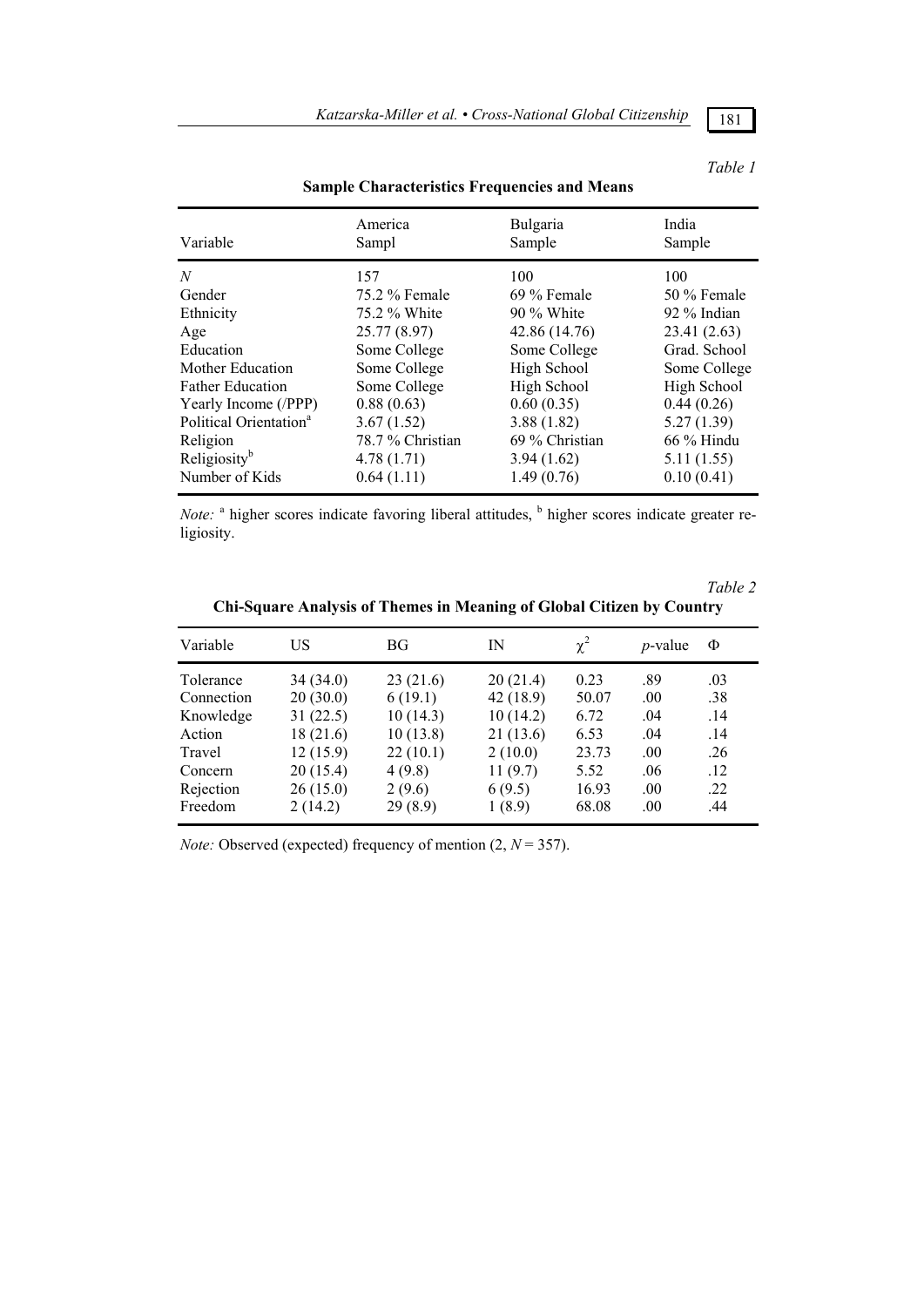*Table 3* 

| America<br>Sample         | Bulgaria<br>Sample | India<br>Sample           | $F(2, 345)$ <i>p</i> -value $\eta_p^2$ |      |     |
|---------------------------|--------------------|---------------------------|----------------------------------------|------|-----|
| $3.58(1.71)$ <sub>a</sub> | $4.68(1.92)_{h}$   | $5.59(1.01)_{h}$          | 15.80                                  | .00  | .09 |
| $6.14(0.96)_{\rm a}$      | 5.51 $(1.63)_{h}$  | 6.45(0.56)                | 15.48                                  | .00. | .08 |
| $-0.42(0.73)_{a}$         | $0.30(0.81)_{h}$   | $0.36(0.58)_{h}$          | 21.75                                  | .00. | .11 |
| 3.50 $(1.42)_{a}$         | 4.94 $(1.46)_{h}$  | 4.83 $(1.13)_{h}$         | 20.20                                  | .00  | .11 |
| $4.71(1.44)$ <sub>a</sub> | $6.03(1.39)_{h}$   | $5.71(0.97)$ <sub>a</sub> | 20.88                                  | .00  | .11 |
| $4.21(1.45)$ <sub>a</sub> | $6.05(1.46)_{h}$   | $5.82(1.14)_{h}$          | 47.35                                  | .00  | .22 |
| 5.82 $(1.48)_{\rm a}$     | $6.30(1.36)_{h}$   | 5.76 $(1.45)_{ab}$        | 3.34                                   | .04  | .02 |
| 5.62 $(1.34)_{\rm a}$     | 5.87 $(1.48)_{ab}$ | $6.14(0.85)_{h}$          | 3.32                                   | .04  | .02 |
| 5.35 $(1.62)_{\rm a}$     | $6.31(1.47)_{h}$   | $6.45(0.87)_{h}$          | 13.27                                  | .00. | .07 |
| 0.76(0.30) <sub>a</sub>   | $1.29(0.09)_{h}$   | $1.16(0.17)_{h}$          | 115.50                                 | .00  | .40 |
|                           |                    |                           |                                        |      |     |

**Main Effect of Country on Dependent Variable Means (Standard Deviations)** 

*Note:* Means with differing subscripts differ significantly ( $p < .05$ ). Controlling for political orientation, religiosity, gender, age, income, education (self and parents), and number of kids. Post hoc comparisons were conducted with a Sidak correction.

*Table 4* 

**Correlations, Overall Controlling for Country (Top Half of Diagonal), and U.S. (Bottom Half of Diagonal)** 

| Variable                                                                                                                                                                                                                                         |                                                                     | $\mathcal{L}$                                                                                               | $\mathcal{F}$                                                       | 4                                                                                    | 5                                                                                       | 6                                                                                      | 7                                                                                         | 8                                                                                               | 9                                                                        | 10                                                                              |
|--------------------------------------------------------------------------------------------------------------------------------------------------------------------------------------------------------------------------------------------------|---------------------------------------------------------------------|-------------------------------------------------------------------------------------------------------------|---------------------------------------------------------------------|--------------------------------------------------------------------------------------|-----------------------------------------------------------------------------------------|----------------------------------------------------------------------------------------|-------------------------------------------------------------------------------------------|-------------------------------------------------------------------------------------------------|--------------------------------------------------------------------------|---------------------------------------------------------------------------------|
| 1. Global Citizenship<br>2. National Identification<br>3. Normative Environment<br>4. Global Exposure<br>5. Social Justice<br>6. National Equality<br>7. Intergroup Empathy<br>8. Intergroup Helping<br>9. Global Warming<br>10. World Knowledge | 1.0<br>$-20*10$<br>$79** - 13$<br>$-01$<br>$16*$<br>$20*$<br>$-.00$ | $14*$<br>$.34** - 18*$ 35**<br>$.23** - 20*$ 16 <sup>*</sup><br>$20** - 20*$<br>.12<br>.10<br>.01<br>$-.03$ | $.71**$<br>$14*$<br>10<br>$.14+$<br>$-.04$<br>$.23**$<br>.04<br>.04 | $.18**$<br>$-12*$<br>$29**$<br>10<br>.02<br>$-.01$<br>.12<br>$.19*$<br>.08<br>$.18*$ | $.27**$<br>.05<br>$33**$<br>$.11*$<br>1.0<br>$.42**$<br>.06<br>.09<br>$.40**$<br>$-.12$ | $.23**$<br>.00<br>$30**$<br>.08<br>$.58**$<br>1.0<br>.01<br>$.16*$<br>$34**$<br>$-.12$ | $17**$<br>$12*$<br>$.18**$<br>.04<br>$.24**$<br>$.25**$<br>1.0<br>$43**$<br>$.25**$<br>09 | $30**$<br>$23**$<br>$.31**$<br>$.10+$<br>$.26**$<br>$.32**$<br>$.47**$<br>1.0<br>$.33**$<br>.08 | $28**03$<br>$.12*$<br>.03<br>$47**$ 10+<br>$.46**$ . 10+<br>10<br>$-.01$ | $-17**$<br>$24**$ 17**<br>$23**$<br>$43**$ 16**<br>$.39**$ 16**<br>$.10+$<br>10 |

*Note:* Correlations collapsed across country while controlling for country are presented in the top half of the diagonal. Correlations for U.S. participants are presented in the bottom half of the diagonal.  $+p < .10, * p < .05, ** p < .01$ .